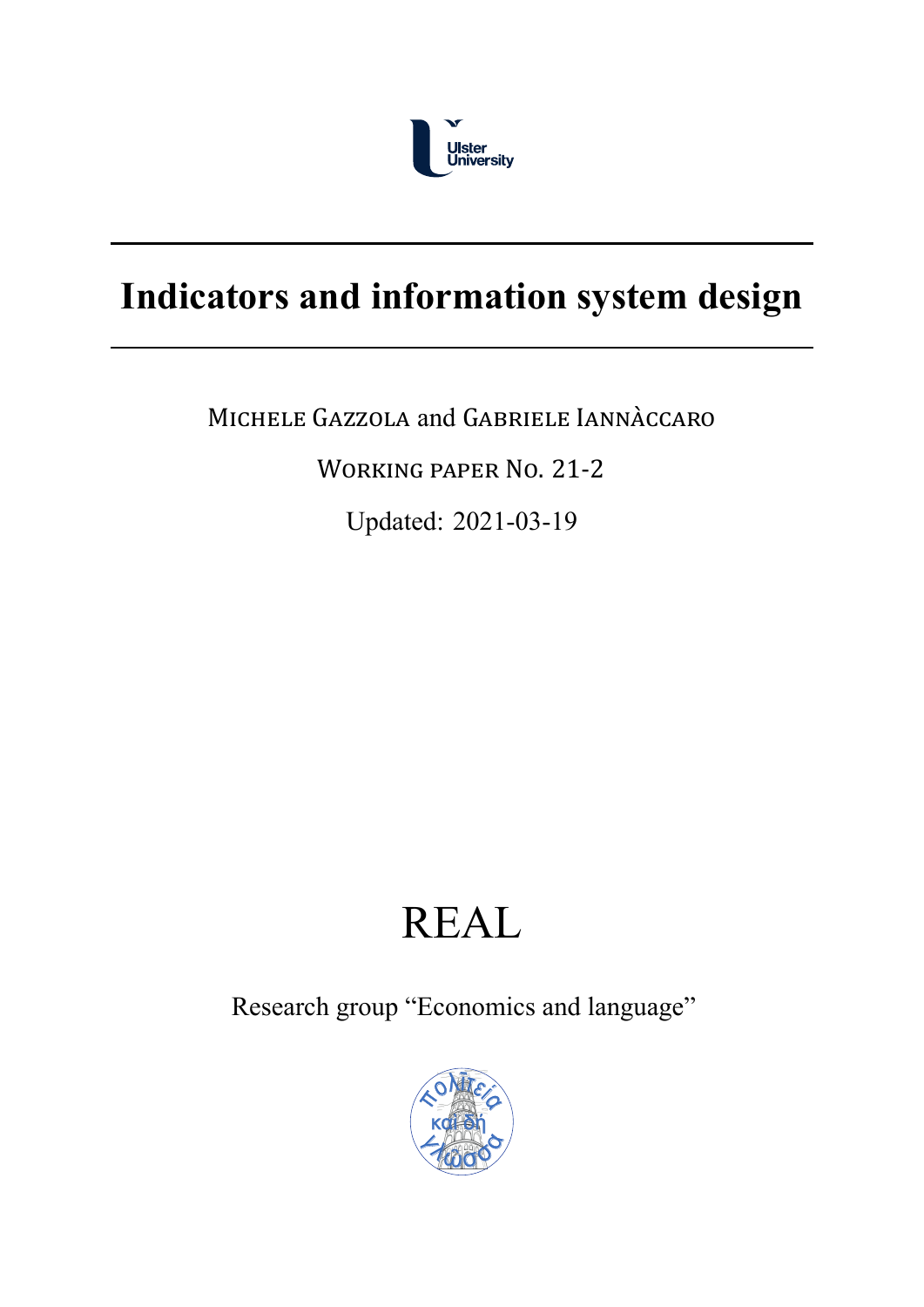# Indicators and information system design\*

MICHELE GAZZOLA<sup>†</sup> and GABRIELE IANNACCARO<sup>‡</sup>

\*This essay will be published as:

†University of Ulster Research group "Economics and language" (REAL) Email: *m.gazzola@ulster.ac.uk*

 $*$ Università Milano-Bicocca Email: *gabriele.iannaccaro@unimib.it*

GAZZOLA, MICHELE and GABRIELE IANNÀCCARO (2021). "Indicators and Information System Design". In: *Routledge handbook of language policy and planning*. Edited by MICHELE GAZZOLA, FRANÇOIS GRIN, LINDA CARDINAL, and KATHLEEN HEUGH. London: Routledge. Forthcoming.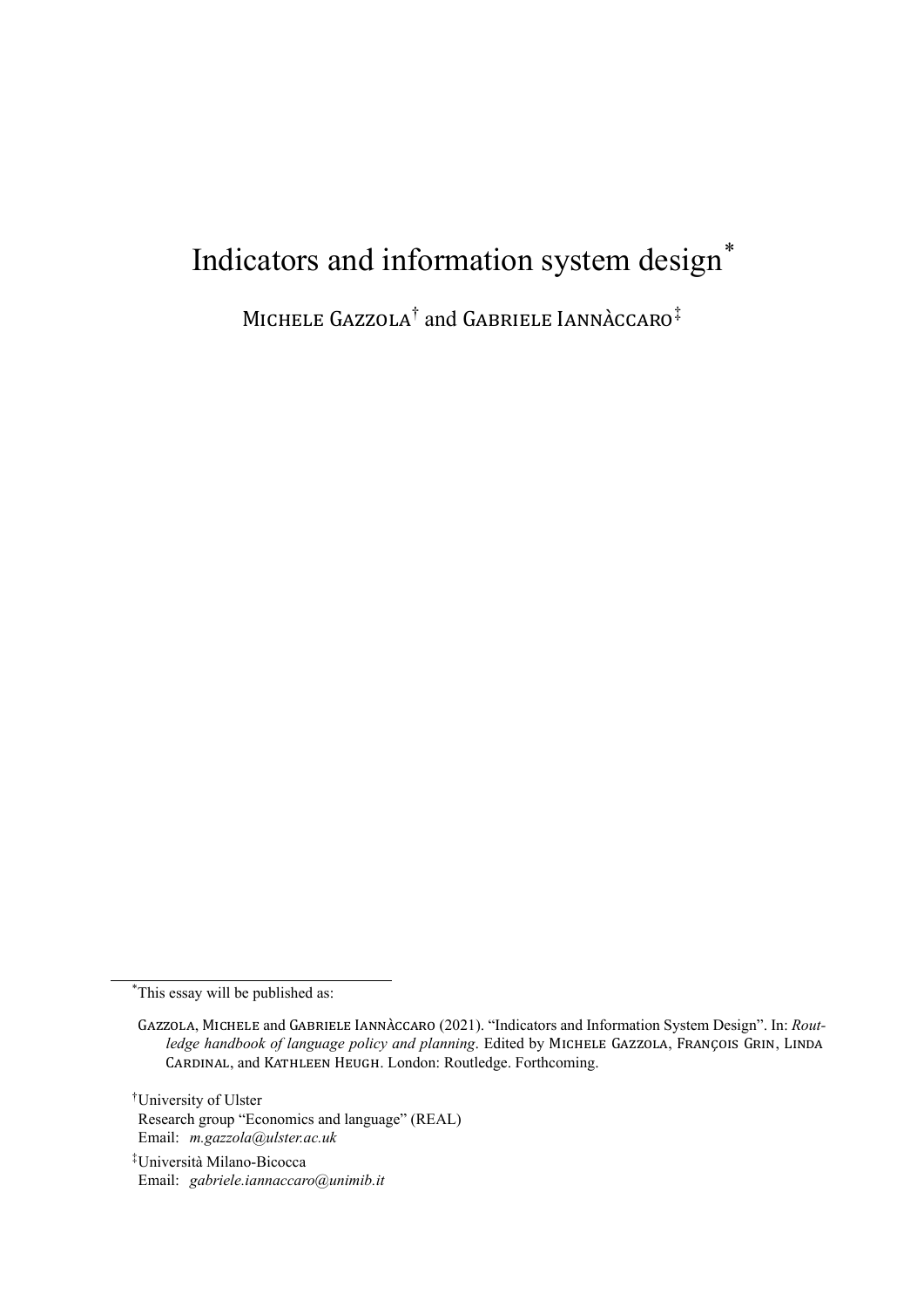#### 1. Introduction

The concept of indicator has been extensively studied in sociology, policy sciences and economics. Academic research on economic indicators began in the 1930s and on social indicators in the 1960s. Although the study of indicators in language policy and planning is more recent and still not very well structured, there a good reason to import and adapt to LPP the large stock of knowledge on indicator design already available in other disciplines. This chapter explains the notions of indicator, indicator system and information system. It clarifies why indicators are central in the implementation and monitoring of language policy and planning (LPP), and it presents their properties and how to construct them. After recalling some definitions (Section 2) and some existing experiences in the use of indicators in LPP (Section 3), in Section 4 we present a general methodology to design indicators. In Section 5, we present some applications to the study of linguistic vitality and linguistic unease.

The first systematic indicators to be developed were mainly economic indicators (for a detailed presentation, see Bos 2008). Between 1930 and 1950, the foundations of modern national accounting were laid thanks to the statistical and methodological work of different economists, among others, Simon Kuznets and Colin Clark, and the theoretical contributions of Wassily Leontief and John Maynard Keynes. Indicators such as Gross Domestic Product (GDP), the Gini coefficient for measuring income inequality, and the unemployment rate are classic examples of economic indicators used not only to plan concrete economic policy interventions, but also to collect systematic information on the state of the economy.

The trend towards a general use of indicators to study the various aspects of social life developed in the 1960s and 1970s (the literature is extensive: see, among others, Zajczyk 1997; Land 2014b; Land, Michalos, and Sirgy 2012b). This trend is sometimes named the "movement of social indicators", and it was at the same time a reaction to the use of economic indicators and a deepening of them. On the one hand, the idea that progress coincided with simple economic growth was questioned, and it was therefore necessary to measure other dimensions of the individuals' well-being. On the other hand, this trend was encouraged by a general confidence in the effectiveness of planning in economy and society. It is worth remembering, incidentally, that it was precisely in these years that research into language planning began to develop at the international level (Rubin and Jernudd 1971). After a slowdown in the 1980s due to a general decline in confidence in social planning and corresponding resurgence of trust in the forces of the free market, research into social indicators underwent a period of transformation and reorientation in the 1990s. In several countries, governments continued to publish reports on major social trends, but more attention was paid to developing thematic reports based on indicators in specific areas of social life such as education, crime, fertility and scientific development. From a theoretical point of view, in the 1990s research on social indicators focused on the further development of the concept of "quality of life" and the development of subjective indicators (Land *et al.* 2012a; Michalos 2014). Let us recall that subjective social indicators measure a variable to be examined from the point of view of a specific group studied, as opposed to *objective* social indicators that instead aim to measure a variable from the point of view of an external observer. From the 2000s onwards, a large part of the research has focused on the construction of indices, i.e. compound indicators that synthesize several objective and subjective indicators into a single quality of life index. An example is the Human Development Index or the recent Global Multidimensional Poverty Index, both developed by the United Nations. These indices allow international comparisons between countries and over time. Indicators, therefore, are not just numbers; they are instead a measurement tools that acquires meaning within an explanatory model of a complex social phenomenon and/or public policy.

### 2. Key issues, concepts and definitions

Generally speaking, social indicators are statistical time series "…used to monitor the social system, helping to identify changes and to guide intervention to alter the course of social change" (Ferriss 1988 :601, quoted in Land et al. 2012b: 1). Indicators, therefore, perform two essential functions. The first function is to describe a situation, to organize and interpret the data, to present it to the public and to public decision-makers in order to encourage debate and comparison. The second function of indicators is to assist policy makers in the design, implementation, monitoring and evaluation of specific public programmes and policies in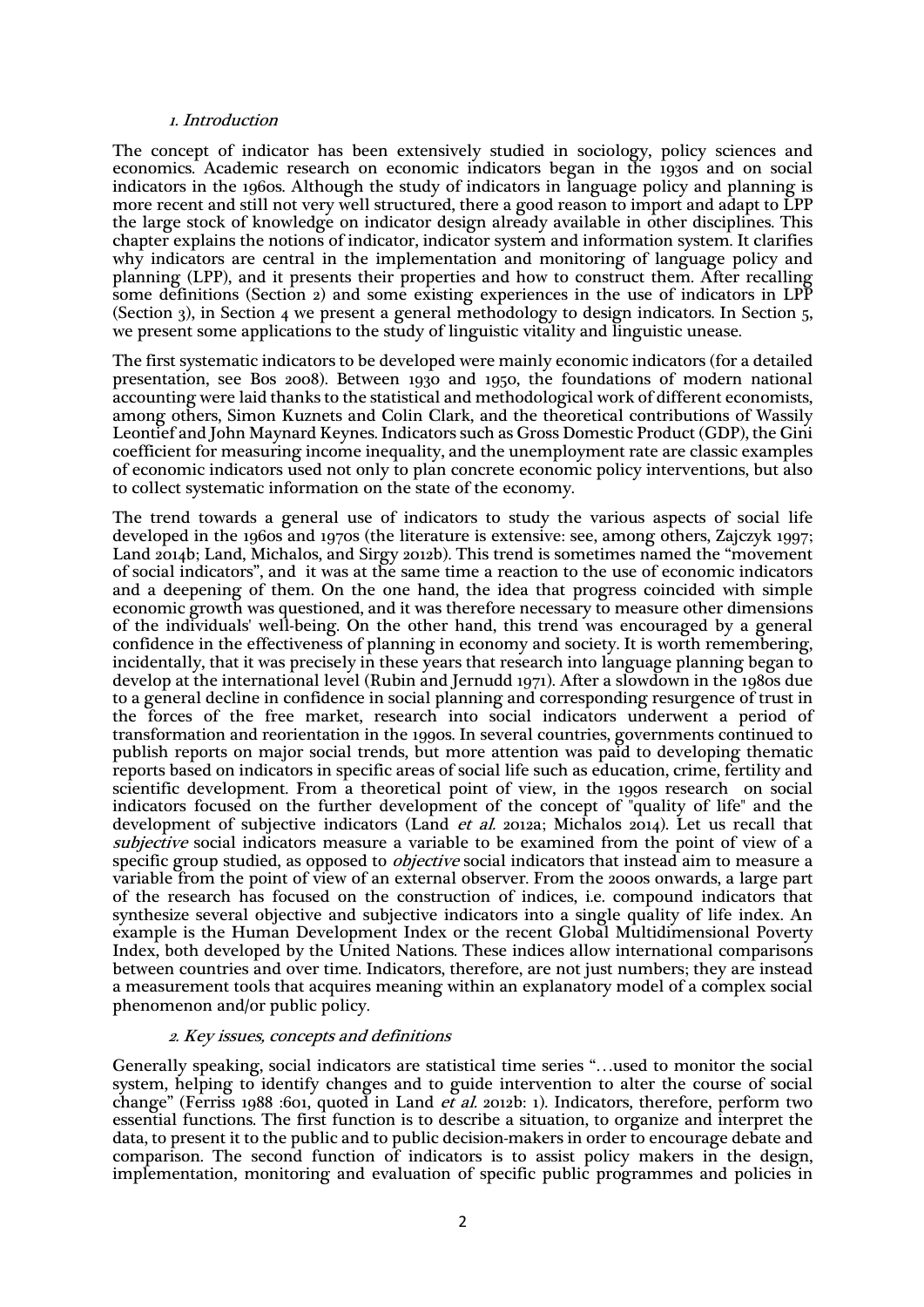various fields, including the language field. Here, indicators have a more technical function, since they serve as "the measurement of an objective to be met, a resource mobilised, an effect obtained, a gauge of quality or a context variables" (European Commission 2008: 111).

By analogy with the definition provided above we define LPP indicators as time series used to describe a linguistic environment,<sup>1</sup> helping to identify changes and to guide intervention to alter it through policy. LPP indicators, therefore, can be used to describe a situation and to guide an intervention to alter that situation. For example, the "percentage of the population speaking language X on a territory" can be a simple descriptive indicator. It becomes a language planning indicator (and more precisely an outcome indicator of a language policy), when this indicator is explicitly used to measure the effects of a policy aimed at increasing/decreasing the percentage of X speakers in society (e.g. via education).They differ from L Linguistic indicators in a narrow sense, which for the purposes of this chapter are defined as indicators that describe some internal characteristics of a language or some features of a language compared to others. An example is the index used to measure the lexical distance between languages (Dyen, Kruskal, and Black 1992). Since, as Fishman notes, "it is status planning, not corpus planning, that is the engine of all language planning success" (Fishman 1991: 347), this chapter devotes particular attention to LPP indicators.

Indicators used in language policy research can be subjective (or perceived) or objective. If the variable to be studied is the usefulness of a language on the labour market, an example of the first type is the level of usefulness perceived by its speakers, where the usefulness is assessed on a Likert scale (or "rating scale"), while an example of the second type of indicator is the average earnings differential associated with competence in a certain language, estimated with labour market microdata.

A *system of indicators* is a coherent set of indicators used to describe a complex phenomenon or to monitor a public policy over time. Planning a language policy without designing an adequate system of indicators means not being able to control whether the policy is developing in the way expected and is leading to the expected results. A system of indicators usually requires the development of a parallel set of procedures to systematically collect the data that are necessary to populate indicators. These procedures together with the system of indicators itself constitute the *information system* of a language policy.

# 3. Development

The literature on indicators in LPP research is not as vast and developed, whether from a theoretical or an applied point of view, as that of economic and social indicators. There are, however, experiences and studies that it is useful to recall here. We can essentially identify two groups of contributions. The first group consists of literature produced by governmental or intergovernmental organisations responsible for implementing language policy at the national or regional level The second group includes academic publications in which theoretical reflection is generally more developed.

Extensive systems of indicators exist in Canada, the United Kingdom, Spain and, in part, in Switzerland. Spain has two well-developed systems of indicators. The first is the Sistema  $d'Indicadors$  *Lingüístics* (SIL) – System of Linguistic Indicators – of the Catalan Regional Government's Directorate-General for Language Policy (Ferret Baig, Solé Camardons, and Torrijos López 2015). The system was initiated in 1998 and reformed different times. It covers seven areas of use of the Catalan language. These areas are referred to as follows: demography, education, socio-economic world, administration, media, culture and digital world, Catalanspeaking territories, and finally external positioning (e.g. presence of Catalan as an object of study in universities). The second system of indicators is the *Euskararen Adierazle Sistema* 

<sup>&</sup>lt;sup>1</sup> A linguistic environment is defined as "a theoretical construct used for analytical purposes. It subsumes in an extensive (but obviously not exhaustive) fashion all the relevant information about the status, in the broadest sense of the word, of the various languages present in a given polity at a certain time" (Grin and Vaillancourt 1997: 49).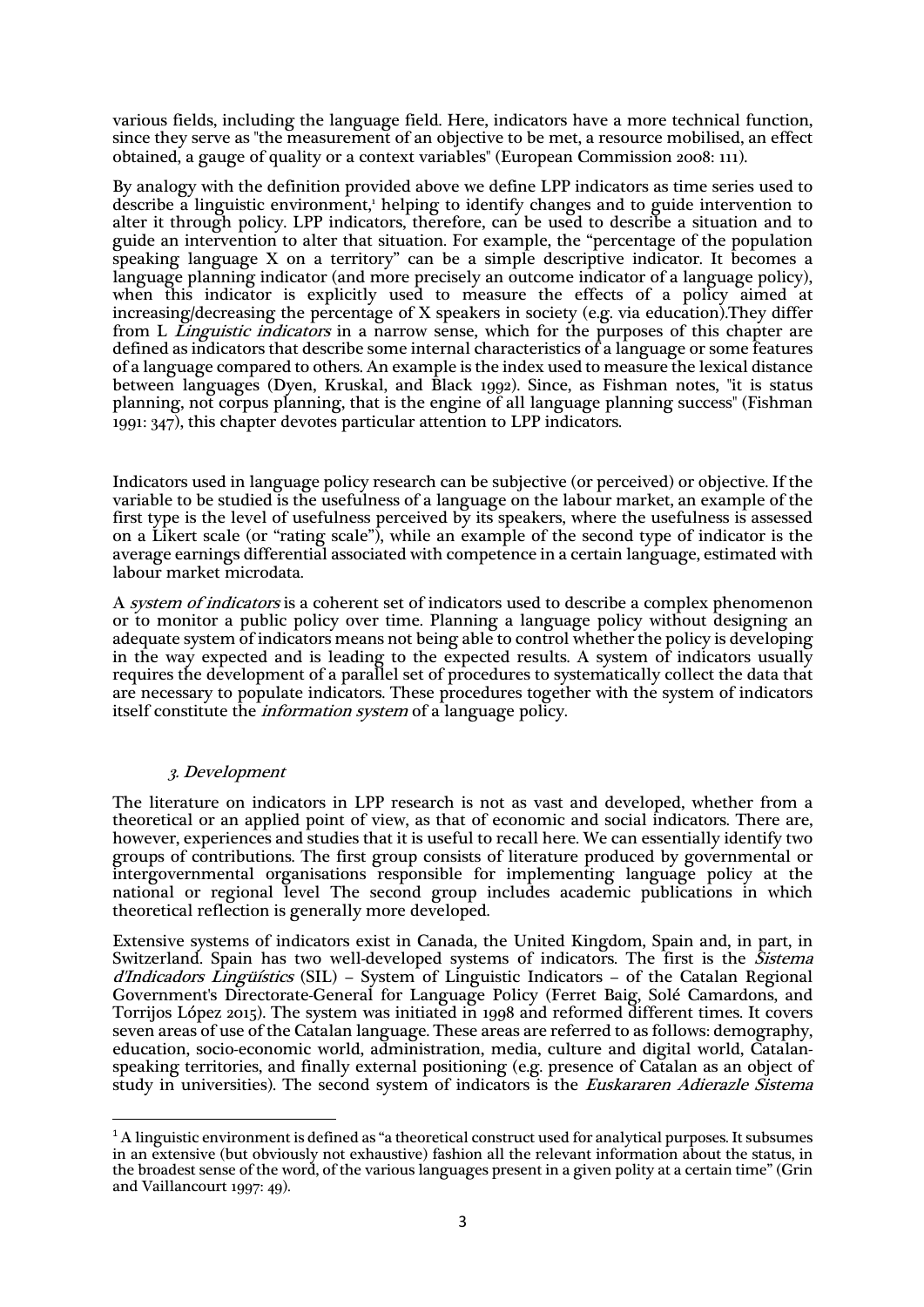(System of Basque Indicators - EAS), launched in 2013 and published by the Department of Culture and Language Policy of the Basque Government. The EAS aims to be a tool to describe the embeddedness of the language in the different spheres of society at a given time and in time, and to follow the implementation of the strategic objectives of language policy (Gobierno Vasco 2018).

In the UK, the Welsh Language Division of the Welsh Government has a set of indicators to monitor the implementation of the its language policy in different domains (Redknap 2013; Welsh Government 2016, 2017). In Canada, the *Office québécois de la langue française* – Quebec French Language Office– regularly publishes reports containing indicators on the language situation in the province of Quebec (OQLF 2019). Particular attention is paid to the vitality of French. At the federal level, language indicators are contained in the Canadian census (Bélanger and Sabourin 2013). The Language Observatory of Italian-speaking Switzerland has developed a set of indicators for the evaluation of the linguistic vitality of Italian in that country (Moretti, Pandolfi, and Casoni 2011) which, however, are not yet populated with quantitative data.

At the international level, the nine criteria for the evaluation of linguistic vitality proposed by the United Nations Educational, Scientific and Cultural Organization (UNESCO 2003) are worthy of note. Some of these criteria such as the "absolute number of speakers" can be viewed as a measurable indicator, whereas others such as "response to new domains and media" are too vague to be used in applied research without further specification. There are also numerous quantitative surveys published at regular intervals by governments or international organizations that include data on resident's linguistic repertoire that can be used to develop indicators (the difference between data and indicator is explained below). These include the Eurobarometer and Adult Education Surveys (both accessible on the Eurostat website) and the European Union (EU) Survey on Students' Language Competence, available on the European Commission website.

The second group of contributions on LPP indicators includes scientific studies of a predominantly theoretical nature. These studies usually focus on assessing the effectiveness and fairness of language policies. Let us mention the indicators to monitor the effectiveness and cost-effectiveness of the policies aimed at supporting minority languages in Ireland, Wales, and the Basque Country (Grin and Vaillancourt 1999), the indicators for the evaluation of EU language policy (Ginsburgh and Weber 2005; Gazzola 2016; Gazzola and Grin 2017); and in international organisations active in patent protection (Gazzola 2014). More recently, indices for measuring linguistic diversity in multilingual organisations and states have been developed (Gazzola, Templin and McEntee-Atalianis 2020; Ginsburgh and Weber 2016). Evaluation indicators have been proposed for language policies in higher education (Grin and Gazzola 2013), A reflection on indicators to evaluate language justice has recently been developed (Gazzola, Wickström, Fettes 2020; Iannàccaro, Dell'Aquila and Gobbo 2018; Gobbo 2018, see Section 5 below). Finally, we would like to mention the contribution of Extra and Yağmur (2012) to the creation of an Index of Multilingual Policies and Practices.

These papers can provide useful examples about indicators and their use in the study of language in society and in LPP. The use of indicators, however, in context-dependent, and language planners need develop their own indicators. This opens the question of the methodology to design them

# 4. Theory and methods

As Maggino and Zumbo note,

The process of measurement in the social sciences requires a robust conceptual definition, a consistent collection of observations, and a consequent analysis of the relationship between observations and defined concepts. The measurement objective that relates concepts to reality is represented by indicators. From this perspective, an indicator is not a simple crude bit of statistical information but represents a measure organically connected to a conceptual model aimed at knowing different aspects of reality. (2012: 202).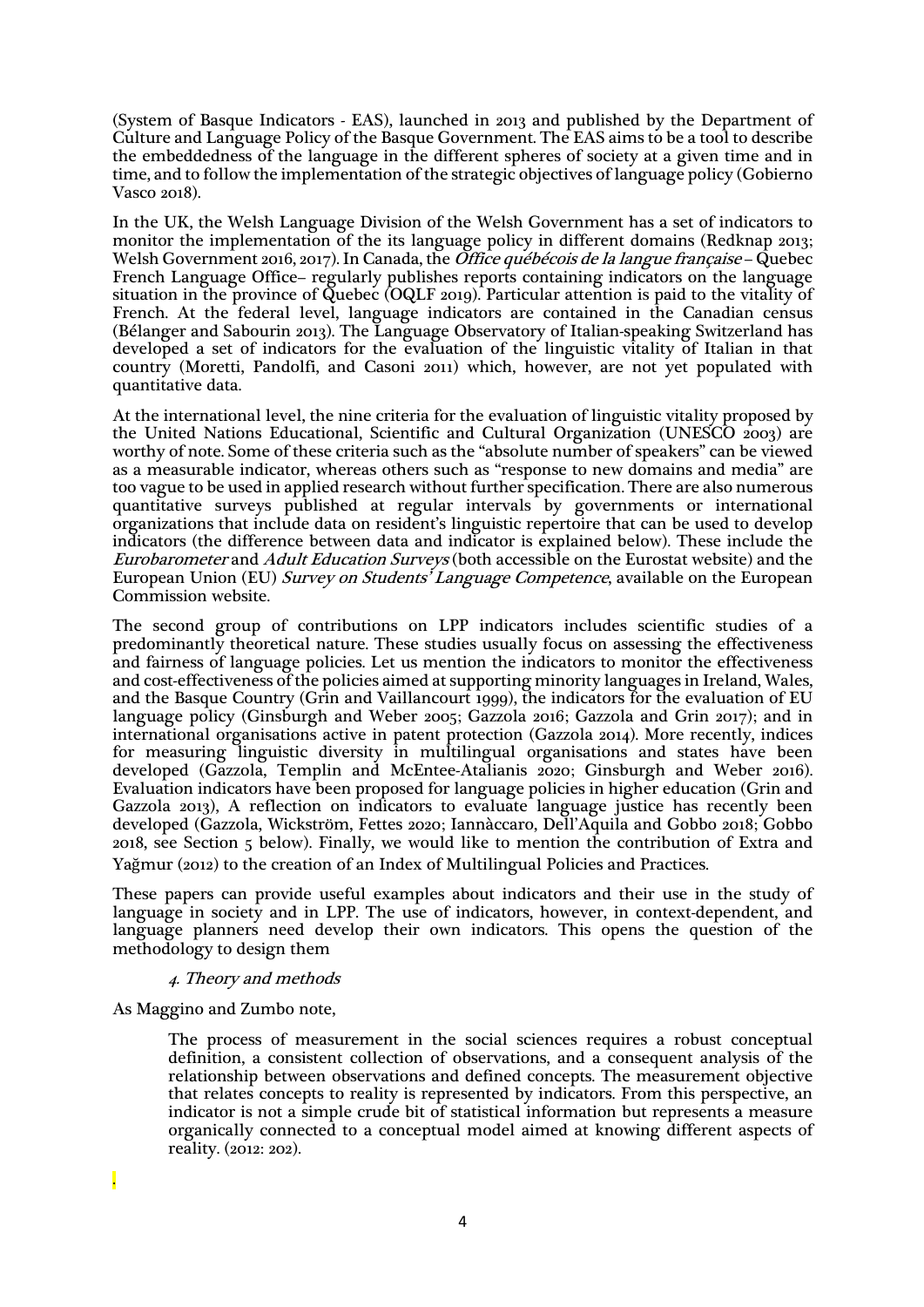There are two approached to the construction of indicators. The first one is deductive; the second is inductive. The first approach is based on the deductive paradigm first proposed by Lazarsfeld (1958). In this paradigm, the process of developing indicators consists in the gradual decomposition of a complex concept into simpler and measurable dimensions. According to Lazarsfeld, the "process by which concepts are translated into empirical indices has four steps: an initial imagery of the concept, the specification of dimensions, the selection of observable indicators, and the combination of indicators into indices" (1958: 101). The process of decomposition of a complex concept, therefore, continues until measurable units (indicators) are obtained which can be populated with the available data. The construction of indices may not be relevant in some contexts. Figure 1 below provides an example graphical representation of the indicator processing process.





The starting point is usually a complex sociolinguistic phenomenon that can become the subject of language policy, such as, for example, language shift (Fishman 1991) or linguistic justice (see Léger's chapters and Wickström and Gazzola's chapter in this volume). For example, a central concept or complex variable in the study of linguistic shift is that of "linguistic vitality", just as that of "linguistic unease" is important for the study of linguistic justice (see Section 5 below).

The indicator does not correspond to the concept; instead it indicates or represents the concept or one of its dimensions or subdimensions. For this reason, it is usually necessary to use a system of indicators to represent one or more concepts appropriately. As Maggino and Zumbo note, "the set of indicators does not represent a pure and simple collection of indicators but provides researchers with information that is bigger than the simple summation of the elements " (Maggino and Zumbo 2012: 209).

The second approach to indicator design includes inductive elements–as opposed to deduction (Palumbo 2003). Since the lack of data makes an indicator useless, it can sometimes be convenient to start from the available ones to derive from induction suitable indicators to operationalize a concept. It must be said that the development of an indicator system cannot be based entirely on an inductive approach in which there is no reference to an underlying explanatory theory of the phenomenon studied.

It is important to note that the construction of indicators s indicators is not a strictly technical or value-free process. Indicators must have legitimacy to be promoted among their users, that is, they must be recognised as appropriate approximation of the concept examined. A possible way to achieve this is to involve stakeholders and actors in the definition of policy objectives.

To summarise. LPP Indicators serve two main functions, that is, to describe a certain linguistic environment, and to assist policy interventions on it. They *nature* can be subjective or objective. They can be designed through a deductive and an inductive approach. There are, however, also other additional ways to classify indicators, and there are particularly relevant to study the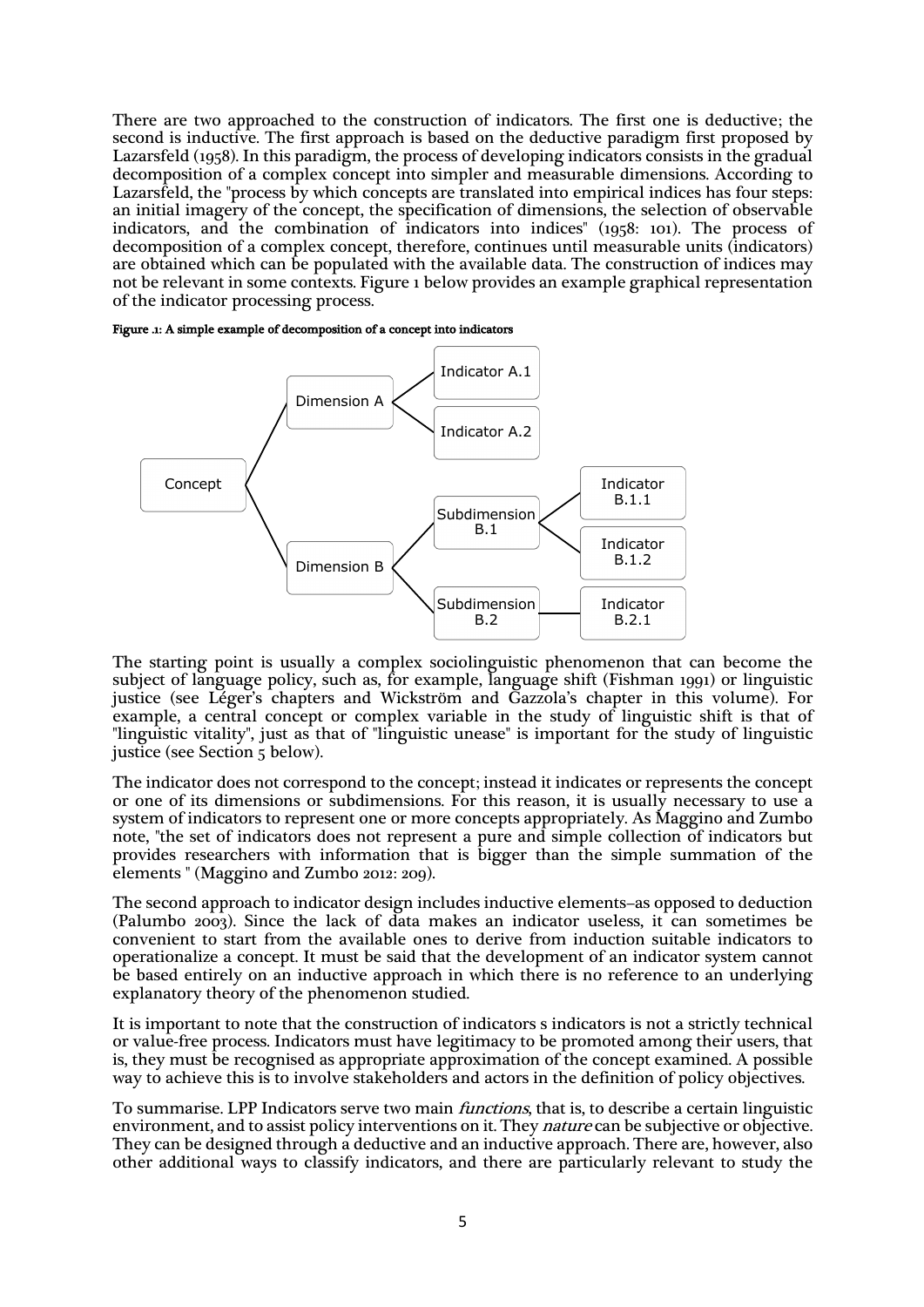implementation of a policy. We present here three typologies., which are not mutually exclusive.

1. A first distinction is formal and is that between elementary indicators, compound indicators and indices. The former are one-dimensional indicators such as "number of years of work" as an objective descriptive indicator of work experience. A compound indicator is the ratio between two elementary indicators. Indexes/indices are the weighted sum or weighted product of several indicators (see Land 2014a, 2014c; Hagerty and Land 2012 for a formal discussion).2

2. A second typology organises indicators according to the *stage* of public policy to which they relate. Clearly this typology is relevant only for policy indicators. A distinction is therefore made between indicators of resource (input), output and result (outcome). The concepts of input, output and outcome have already been extensively explained in Gaspard's chapter in this volume, and will not be repeated here. Suffice it to say that input indicators refer to the material, human and financial resources used to implement the policy. Output indicators refer to the direct product of a policy, i.e. what is directly achieved through the resources assigned to the policy, for example, a new library with numerous texts in a minority language. Outcome indicators refer to the effects of a policy on the target population, for example, the number of people (in total or per period of time) who actually use the services of the library.

3. The evaluation purpose allows the policy indicators to be organised according to a third typology. Also this typology is relevant only for policy indicators. Resource, output and outcome indicators are used in evaluation to assess the costs, effectiveness, cost-effectiveness and efficacy (or administrative efficiency) of a public policy. These notions have already been extensively discussed in Vaillancourt's chapter in this volume, and will not be repeated here. However, let us remember that the evaluation of the effectiveness of a language policy concerns its ability to obtain results or to achieve the objectives assigned. It is carried out on the basis of outcome indicators rather than direct outputs. The evaluation of costs is informed by input indicators, while that of efficiency is based on the study of the relationship between costs and outcomes (cost-effectiveness). It is important to note that an outcome indicator can be used at the same time as an effectiveness indicator, while an input indicator can be viewed also as a cost indicator. In other words, the typological "label" given to an indicator depends on its use. In the first case, it is a question of using indicators to plan and describe the resources and results of a policy, in the second case the purpose is purely evaluative.

A very important aspect in the design of an information system for a language policy is the examination of the quality of an indicator and of a system of indicators. The most important qualities of an indicators are *validity* and *reliability*. The first property refers to the most accurate possible correspondence between the indicator and the concept under study. In other words, this requires avoiding ambiguous or vague indicators that do not help to explain the constitutive dimensions of a concept. The evolution of the number of doctors in a city, for example, is a textbook example of an ambiguous indicator of health quality in the population. More doctors are usually associated with shorter waiting lists and more effective health care systems, but it can be argued that more doctors are needed precisely because the health status of the population is worsening. The second property is reliability. An indicator is reliable if it is accurate in its measurement, i.e. if its use by two people in the same situation produces the same result within a certain margin of error.

In the same way as individual indicators, an indicator system must also have desirable properties, namely, be *selective*, i.e. not include too many indicators; provide adequate coverage of the various dimensions of a language concept or policy; be *relevant*, i.e. not include indicators of little relevance or uselessness to the decision-making process; and finally be balanced, i.e. give an adequate representation of the various categories of relevant indicators (e.g. resource, output and outcome). For a more in-depth discussion of the properties of indicators and indicator systems, see European Commission (1999), Maggino e Zumbo (2012), e Wong (2014).

<sup>2</sup> The Human Development Index (HDI) developed by the United Nations, for example, is the weighted sum of three indices that reflect the health of individuals, their income and their level of education. Each index is measured on a scale of 0 to 1 and with a weight of one third in the HDI.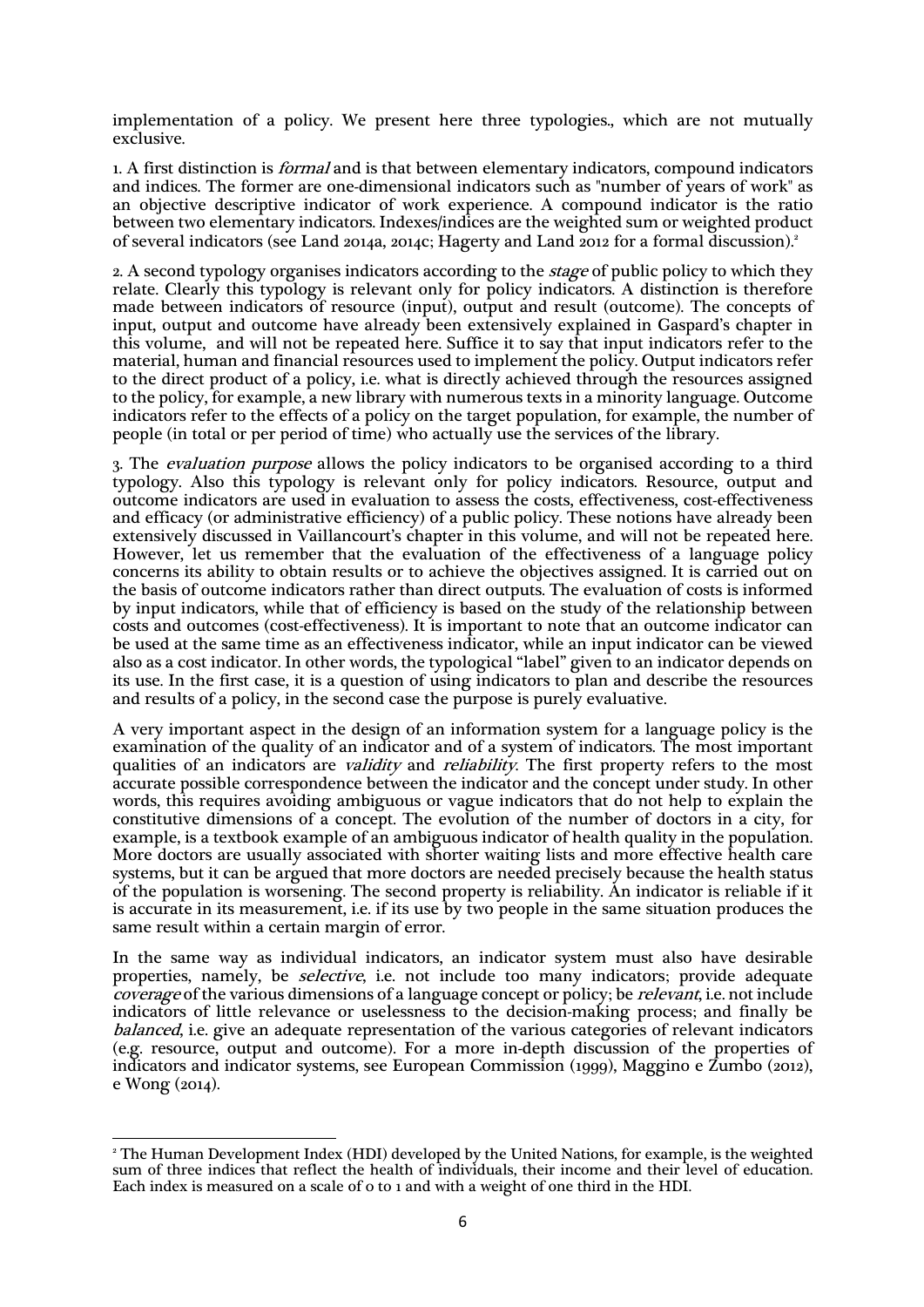## 5. Selected Applications

Let us now look at two examples of selection, discussion and proposal of indicators for two important notions in LPP: a much debated one, linguistic vitality, and one that is only recently attracting the attention of scholars, i.e., linguistic justice. A number of tools have been proposed to measure linguistic vitality, some of which are very similar to indicators. This includes measures discussed by Bourhis, Giles, and Rosenthal (1981), Nelde, Strubell, and Williams (1996), Landweer (2000), Coluzzi (2009), Iannàccaro and Dell'Aquila (2011).

These proposals are quite popular and promising, and some are well received by the community of practitioners, but they present a fundamental problem, namely, the insufficiently clear distinction between the dimensions of the analysis and the actual indicators. The dimensions indicated by Iannàccaro & Dell'Aquila (2011) would lend themselves well to a transformation into indicators. <sup>3</sup> The theoretical framework underlying the tables presented here and the different single dimensions are discussed in Iannàccaro & Dell'Aquila (2011: 178- 190); here we take up some of these dimensions, expanding them according to the scheme of figure 2, until we arrive at univocal indicators. Let us note that some of the indicators proposed, by construction, produce scores. Of the different possibilities presented in the value an indicator can assume, only one can be true at the level of the single item. Other indicators are constructed as compound indicators. The presence of percentage data, which gives an account of the effective frequency of the values analysed, also allows for easy verification, where necessary or appropriate, of the difference between the legislative possibilities of using the code and its effective use in the proposed situations. (In the following tables we label 'code' any linguistic variety in the repertory; the word is neutral, and its semantic covers the more specific ideologically connotated usual terms as 'language'/'dialect'/'idiom'/'variant' and so on).

It is important to remember that the concept of "vitality" is a derived one: what we can concretely measure with indicators is the reciprocal strength of the competing codes in a repertory and the possible extent of the sociolinguistic change in a given community (if we have diachronic surveys). The assessment of the "vitality" of a code is, if anything, a synthetic process that can be done ex post. Moreover, it is always important to keep in mind the aspect of the complexity of repertoires: the vitality of a code can only be determined in relation to that and the uses of others, the "competitors" present in the territory. Table 1 presents different examples of indicators of linguistic vitality. This applies to the proposed sub-dimensions, too. Most of them could be more finely articulated to match the actual conditions of the target community: what follows is a general proposal, useful for a first approach to the problem.

| <b>DIMENSIONS OF</b> | <b>SUB-DIMENSION 1, PRESENCE</b>                       | <b>SUB-DIMENSION 2, FREQUENCY / USE</b>                        |  |
|----------------------|--------------------------------------------------------|----------------------------------------------------------------|--|
| <b>VITALITY</b>      |                                                        | <b>MODALITY</b>                                                |  |
| 1. Functions         | Indicator 1.1.1. Presence of the code in the           | Indicator 1.2.1. Frequency of the                              |  |
| covered within       | administration / official uses                         | code in the administration / official                          |  |
| the                  |                                                        | uses:                                                          |  |
| administration /     | Values of the indicator.                               |                                                                |  |
| official uses        | $o$ = the code may not be used in formal documents     | % of the documents published in                                |  |
|                      | $1 =$ the code may be used in formal documents but is  | the code per calendar year                                     |  |
|                      | not actually employed                                  |                                                                |  |
|                      | $2 =$ the code can be used in formal documents but not | Indicator 1.2.2 In situ use of the                             |  |
|                      | as an official version                                 | code within the administration                                 |  |
|                      | $3$ = the code is mandatory in formal documents        |                                                                |  |
|                      | alongside an equally compulsory one                    | % of actual communicative<br>exchanges in the code per working |  |
|                      | $4$ = the code is mandatory in formal documents        |                                                                |  |
|                      | alongside non-compulsory one                           | week                                                           |  |
|                      | $5$ = the code is the only admissible language in      |                                                                |  |
|                      | formal documents                                       |                                                                |  |

|  | Table 1: Vitality indicators, organised in sub-dimensions |
|--|-----------------------------------------------------------|
|--|-----------------------------------------------------------|

<sup>3</sup> Quite well-known is Fishman's 8-level Graded Intergenerational Disruption Scale (GIDS, Fishman 1991), which might be considered in its way a set of macro-indicators, albeit not directly operational. We will not discuss it here – the table 22.1. offers some contact points with GIDS, proposing a few operationalisations of its stages.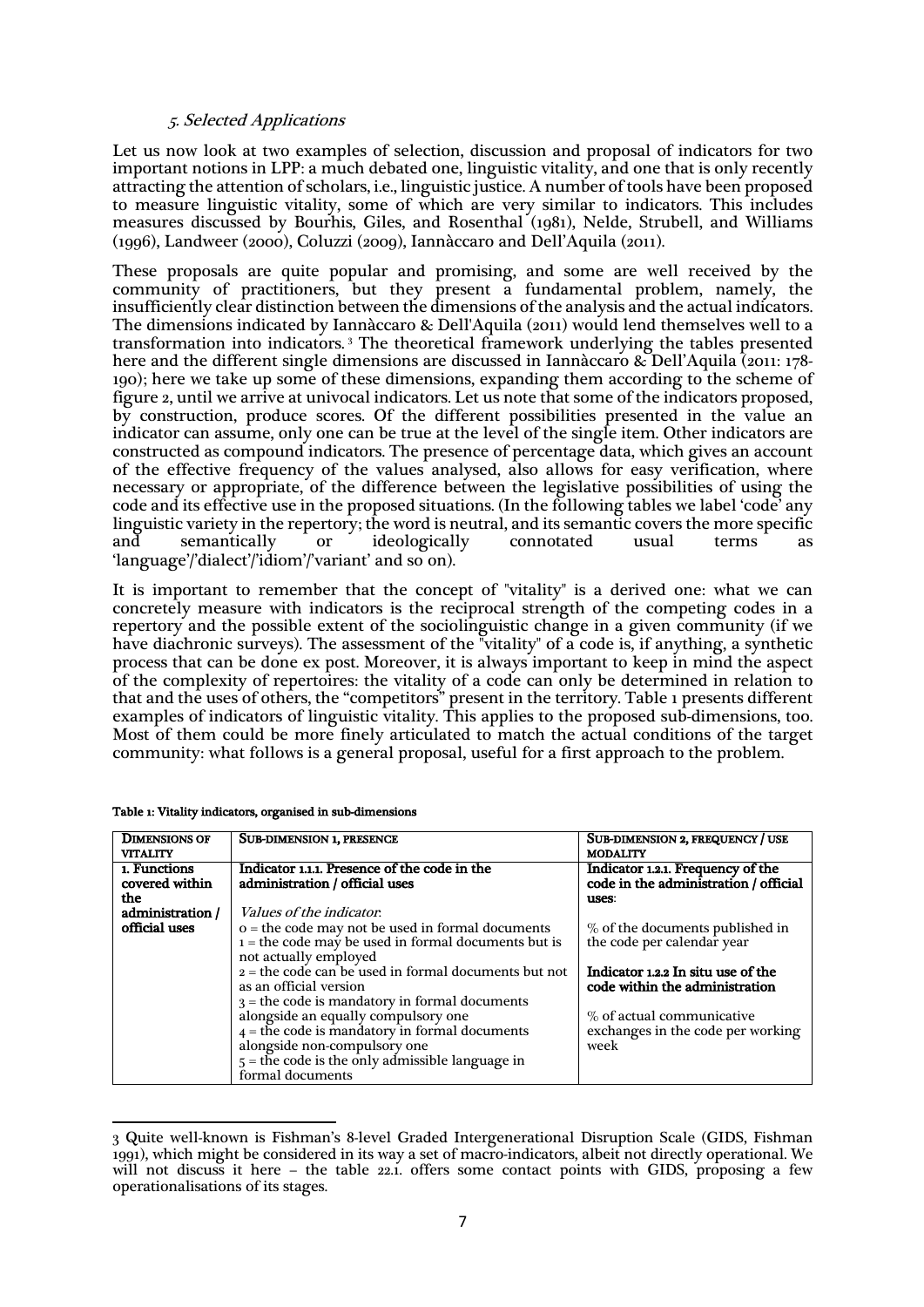| 2. Social life<br>Indicator 2.1.1. Presence of the code in the media<br>Indicator 2.2.1 Frequency of the<br>code in official media<br>$o$ = the code is not present in the media at all<br>$i =$ the code is present in non-official media alongside<br>% of broadcasting hours per year<br>in which the code is used in official<br>other codes<br>$2 =$ the code is present in the official media alongside<br>media<br>other codes<br>Indicator 2.2.2 Frequency of the<br>$3$ = the code is the only one in the media<br>[depending on the specific conditions of the territory,<br>code in non-official media<br>if it is considered useful this indicator can in turn be<br>divided into dedicated sub-indicators for radio,<br>% of broadcasting hours per year |
|-----------------------------------------------------------------------------------------------------------------------------------------------------------------------------------------------------------------------------------------------------------------------------------------------------------------------------------------------------------------------------------------------------------------------------------------------------------------------------------------------------------------------------------------------------------------------------------------------------------------------------------------------------------------------------------------------------------------------------------------------------------------------|
|                                                                                                                                                                                                                                                                                                                                                                                                                                                                                                                                                                                                                                                                                                                                                                       |
|                                                                                                                                                                                                                                                                                                                                                                                                                                                                                                                                                                                                                                                                                                                                                                       |
|                                                                                                                                                                                                                                                                                                                                                                                                                                                                                                                                                                                                                                                                                                                                                                       |
|                                                                                                                                                                                                                                                                                                                                                                                                                                                                                                                                                                                                                                                                                                                                                                       |
|                                                                                                                                                                                                                                                                                                                                                                                                                                                                                                                                                                                                                                                                                                                                                                       |
|                                                                                                                                                                                                                                                                                                                                                                                                                                                                                                                                                                                                                                                                                                                                                                       |
|                                                                                                                                                                                                                                                                                                                                                                                                                                                                                                                                                                                                                                                                                                                                                                       |
|                                                                                                                                                                                                                                                                                                                                                                                                                                                                                                                                                                                                                                                                                                                                                                       |
|                                                                                                                                                                                                                                                                                                                                                                                                                                                                                                                                                                                                                                                                                                                                                                       |
|                                                                                                                                                                                                                                                                                                                                                                                                                                                                                                                                                                                                                                                                                                                                                                       |
| in which the code is used in non-<br>television, newspapers, internet and so on,                                                                                                                                                                                                                                                                                                                                                                                                                                                                                                                                                                                                                                                                                      |
| maintaining the same values<br>official media                                                                                                                                                                                                                                                                                                                                                                                                                                                                                                                                                                                                                                                                                                                         |
| 3. School and<br>Indicator 3.1.1. Language status in the school<br>Frequency and use of the language                                                                                                                                                                                                                                                                                                                                                                                                                                                                                                                                                                                                                                                                  |
| education<br>in the school                                                                                                                                                                                                                                                                                                                                                                                                                                                                                                                                                                                                                                                                                                                                            |
| o = the code is not tolerated in the school                                                                                                                                                                                                                                                                                                                                                                                                                                                                                                                                                                                                                                                                                                                           |
| $1 =$ the code is informally present at school<br>Indicator 3.2.1.                                                                                                                                                                                                                                                                                                                                                                                                                                                                                                                                                                                                                                                                                                    |
| $2 =$ the code is taught at school as a topic<br>% of communicative exchanges in                                                                                                                                                                                                                                                                                                                                                                                                                                                                                                                                                                                                                                                                                      |
| $3$ = the code is a medium of instruction alongside<br>the code                                                                                                                                                                                                                                                                                                                                                                                                                                                                                                                                                                                                                                                                                                       |
| other codes                                                                                                                                                                                                                                                                                                                                                                                                                                                                                                                                                                                                                                                                                                                                                           |
| $4$ = the code is the principal or unique medium of<br>Indicator 3.2.2                                                                                                                                                                                                                                                                                                                                                                                                                                                                                                                                                                                                                                                                                                |
| % of teaching hours <i>of</i> the code<br>instruction                                                                                                                                                                                                                                                                                                                                                                                                                                                                                                                                                                                                                                                                                                                 |
|                                                                                                                                                                                                                                                                                                                                                                                                                                                                                                                                                                                                                                                                                                                                                                       |
| Indicator 3.2.3.                                                                                                                                                                                                                                                                                                                                                                                                                                                                                                                                                                                                                                                                                                                                                      |
| % of the subjects whose titles                                                                                                                                                                                                                                                                                                                                                                                                                                                                                                                                                                                                                                                                                                                                        |
| mention the name of the code                                                                                                                                                                                                                                                                                                                                                                                                                                                                                                                                                                                                                                                                                                                                          |
| alongside with expressions such as                                                                                                                                                                                                                                                                                                                                                                                                                                                                                                                                                                                                                                                                                                                                    |
| "tradition", "customs", "past" or                                                                                                                                                                                                                                                                                                                                                                                                                                                                                                                                                                                                                                                                                                                                     |
| similar                                                                                                                                                                                                                                                                                                                                                                                                                                                                                                                                                                                                                                                                                                                                                               |
|                                                                                                                                                                                                                                                                                                                                                                                                                                                                                                                                                                                                                                                                                                                                                                       |
| Indicator 3.2.4<br>% of teaching hours <i>in</i> the code                                                                                                                                                                                                                                                                                                                                                                                                                                                                                                                                                                                                                                                                                                             |
|                                                                                                                                                                                                                                                                                                                                                                                                                                                                                                                                                                                                                                                                                                                                                                       |
| Indicator 3.2.5                                                                                                                                                                                                                                                                                                                                                                                                                                                                                                                                                                                                                                                                                                                                                       |
| % of hard science-related subjects                                                                                                                                                                                                                                                                                                                                                                                                                                                                                                                                                                                                                                                                                                                                    |
| in which the code is used as                                                                                                                                                                                                                                                                                                                                                                                                                                                                                                                                                                                                                                                                                                                                          |
| medium of instruction                                                                                                                                                                                                                                                                                                                                                                                                                                                                                                                                                                                                                                                                                                                                                 |

| 4. Attitudes                        | Indicator 4.1.1. Attitudes toward the status of the code                                                                                                                                                                                                                                    |                                                                                                                         |  |  |
|-------------------------------------|---------------------------------------------------------------------------------------------------------------------------------------------------------------------------------------------------------------------------------------------------------------------------------------------|-------------------------------------------------------------------------------------------------------------------------|--|--|
|                                     |                                                                                                                                                                                                                                                                                             |                                                                                                                         |  |  |
| toward the<br>status of the<br>code | $o$ = the code is considered a dialect (or a set of<br>dialects) by the majority of its native speakers<br>$i =$ the position of the code is uncertain / debated by<br>majority of its native speakers<br>$2 =$ the code is considered a language by the majority<br>of its native speakers |                                                                                                                         |  |  |
|                                     | Indicator 4.1.2. Status claims of the code                                                                                                                                                                                                                                                  |                                                                                                                         |  |  |
|                                     | $o$ = there is no claim for any particular status of the<br>code by the majority of its native speakers<br>$i =$ claims are sporadic and random<br>$2$ = there exists a coherent and deep-rooted claim for<br>the language status of the code                                               |                                                                                                                         |  |  |
| 5. Code<br>evolution<br>within the  | Indicator 5.1.1. Evolution of the number of people<br>who are able to use the code, in absolute figures                                                                                                                                                                                     | Indicator 5.2 Evolution of the<br>frequency of speakers in time<br>series                                               |  |  |
| community                           | $o$ = the number decreases over time<br>$1 =$ the number is stable<br>$2 =$ the number increases over time<br>Indicator 5.1.2. Evolution of the number of people<br>who are able to use the code, vis-à-vis the other codes<br>present                                                      | [if available]: diachronic series<br>related to the% of residents with<br>knowledge of the code (censuses<br>and so on) |  |  |
|                                     | $o$ = the number is diminishing compared to the<br>others in the area<br>$i =$ the number is stable in comparison to the others<br>present in the area<br>$\overline{2}$ = the number is increasing compared to the others                                                                  |                                                                                                                         |  |  |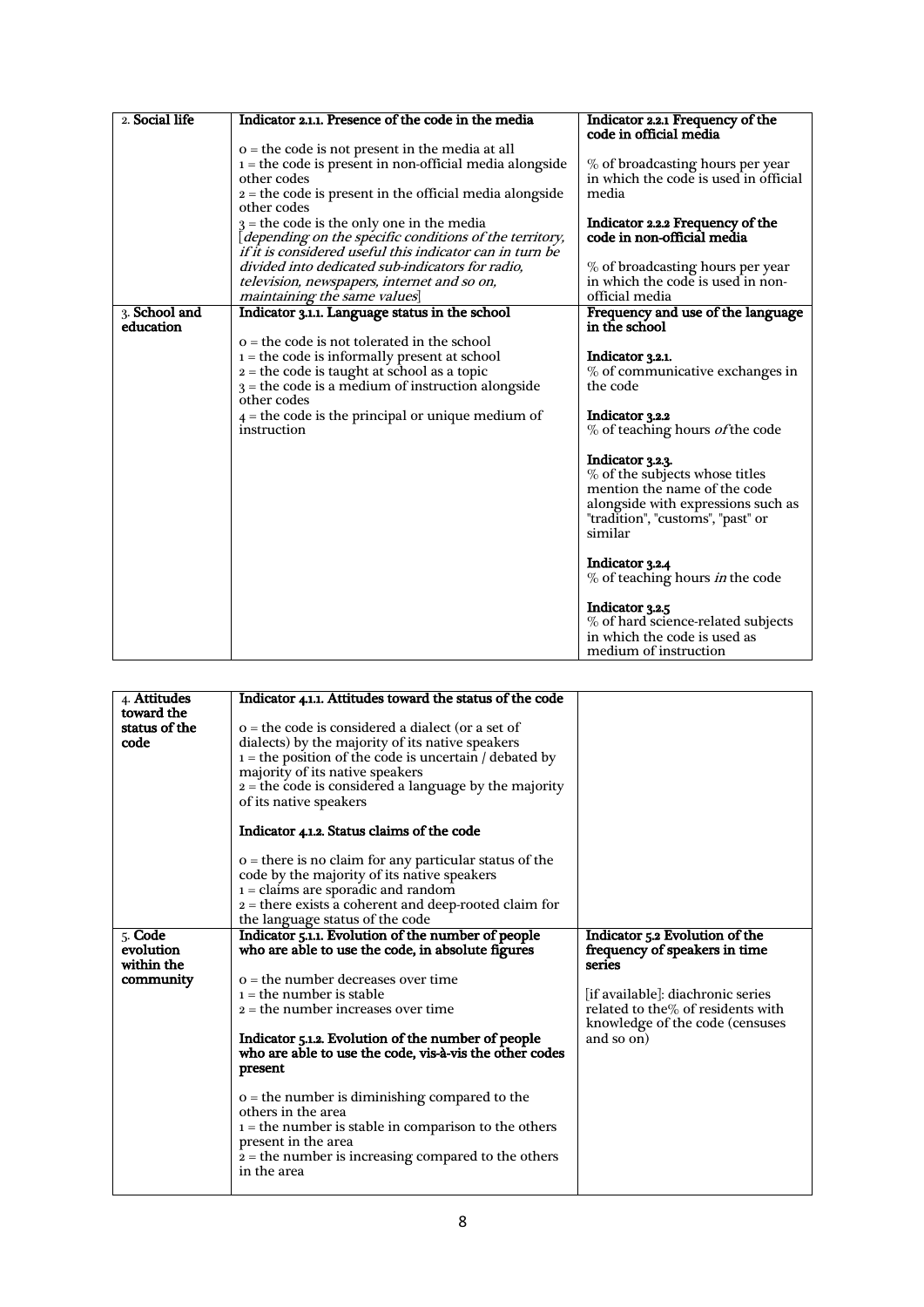|                 | Indicator 5.1.3. Relative chronology of speakers'<br>competence in the code             |                                                                        |  |
|-----------------|-----------------------------------------------------------------------------------------|------------------------------------------------------------------------|--|
|                 | from $o$ = the code is precariously mastered only by<br>elderly people                  |                                                                        |  |
|                 | to:                                                                                     |                                                                        |  |
|                 | $6$ = the code is stable throughout the community                                       |                                                                        |  |
|                 | according to different degrees of mastering by age                                      |                                                                        |  |
| 6. Code value   | groups                                                                                  |                                                                        |  |
| for the         | Indicator 6.1.1. Code value for the in-group belonging                                  | Indicator 6.2.1. Code frequency for<br>the in-group belonging          |  |
| community       | $o$ = the competence in the code is not required for the                                |                                                                        |  |
|                 | in-group belonging                                                                      | % of non-speakers of the code, who                                     |  |
|                 | $i =$ the competence in the code is necessary for the in-                               | however are considered part of the                                     |  |
|                 | group belonging                                                                         | in-group                                                               |  |
|                 |                                                                                         |                                                                        |  |
|                 | Indicator 6.1.2. Code value for the community's                                         |                                                                        |  |
|                 | cultural memory                                                                         | Indicator 6.2.2. Code frequency for                                    |  |
|                 | o = the code is not considered an integral part of the                                  | cultural memory                                                        |  |
|                 | community's cultural repertoire                                                         | % of the usage of the code in                                          |  |
|                 | $i =$ the code is considered an integral part of the                                    | standardized writings (short stories,                                  |  |
|                 | community's cultural repertoire                                                         | proverbs, jokes etc.) on the total of                                  |  |
|                 |                                                                                         | written community productions                                          |  |
| 7. Linguistic   | Indicator 7.1.1. Autonomy of the code in the                                            | Indicator 7.2.1. Frequency of code-                                    |  |
|                 |                                                                                         |                                                                        |  |
| autonomy of     | conversation                                                                            | switching                                                              |  |
| the code        |                                                                                         |                                                                        |  |
|                 | $o = it$ is not possible to carry an ordinary conversation                              | $\%$ of the interactional exchanges                                    |  |
|                 | using the code alone (without mixing it with another                                    | (whose matrix language is the                                          |  |
|                 | one)                                                                                    | code) in which there is a clear                                        |  |
|                 | $i = it$ is possible to carry on an ordinary conversation                               | presence of code-switching /                                           |  |
|                 | using the code alone                                                                    | mixing, on the total exchanges in<br>the code                          |  |
| 8.              | Indicator 8.1.1. Institutional attention toward the code                                | Indicator 8.2.1. Frequency of                                          |  |
| Sociolinguistic |                                                                                         | intergenerational transmission                                         |  |
| care toward the | o = the use of the code is forbidden                                                    |                                                                        |  |
| code            | $i =$ the code is ignored by the institutions                                           | $%$ of non-speaking children from                                      |  |
|                 | $2 =$ the code is actively promoted by local institutions                               | families with both speaking                                            |  |
|                 | $3$ = the code is actively promoted by national                                         | parents                                                                |  |
|                 | institutions                                                                            |                                                                        |  |
|                 | Indicator 8.1.2 Local care toward the code                                              | Indicator 8.2.2. Frequency of<br>intergenerational transmission        |  |
|                 |                                                                                         |                                                                        |  |
|                 | $o =$ there are no associations protecting or promoting<br>the code                     | $%$ of non-speaking children from<br>families with one speaking parent |  |
|                 | $i =$ the associations protecting or promoting the code                                 |                                                                        |  |
|                 | are few and uncoordinated                                                               |                                                                        |  |
|                 | $2$ = protection or promotion of the code are active and<br>supported by the population |                                                                        |  |

Note: the first column offers a reference to the dimensions described in Iannàccaro & Dell'Aquila 2011, to which we refer; some dimensions are left out of this table

Several indicators whose value may be expressed in absolute numbers presented in the table are arranged on a scale varying from 0 to maximum 6 (indicators in percentage are designed so that they can be translated into absolute ones). The more or less roughly computed value associated to a code - in comparison with the values of the competing codes - should already give a general idea of the relative vitality of a language, but obviously this result would be too simplistic, and should therefore be refined. A proposal in this line can be found in Iannàccaro & Dell'Aquila (2011). For lack of space, we would simply recall that the resulting vitality level is based on a mix between data on the presence of a language and its frequency of use. Such data can vary according to the community analysed. Results are then normalised by pointing out the trend in vitality (e.g. increasing or decreasing) and parameterising them according to the presence and strength of competitors.

Figure 2 transposes some parts of the table into a diagram (deliberately limited to dimensions 1 and 2 in Table 1), in order to highlight the logical steps leading to the indicators through a process of specification.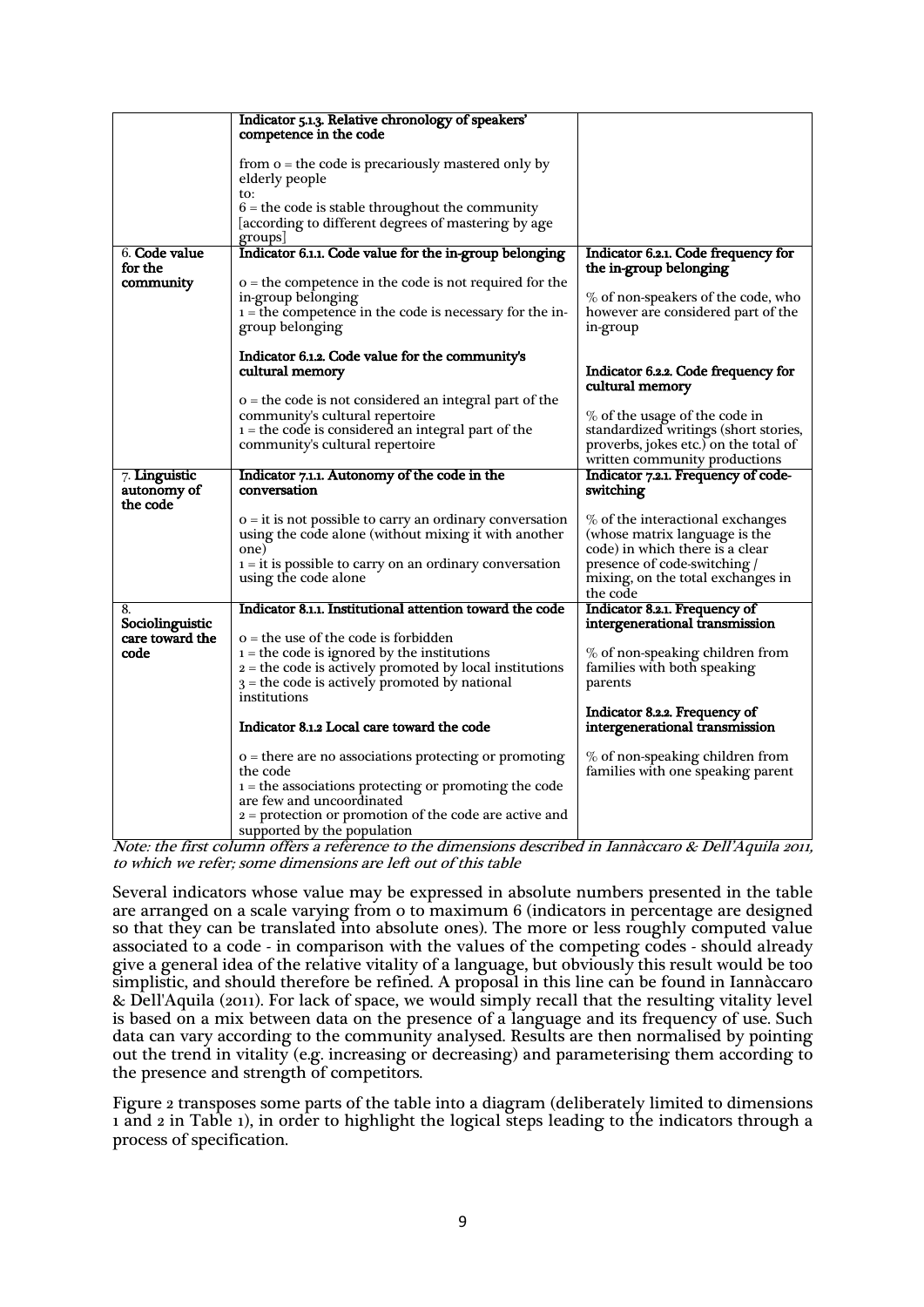Let us move to a second complex concept that has recently come to the attention of language policy scholars, namely "linguistic unease". This is defined as "a situation in which speakers feel that their pragmatic linguistic competence is not fitting the communicative requirements of the linguistic act they are about to perform-or even that the symbolic value of their speech acts is perceived as misplaced" (Iannàccaro et al. 2018: 367). The linguistic unease leads to individual communicative and social disadvantages, but also to drawbacks for the community, causing the loss of skills and competitiveness of the whole community that can ultimately entail economic costs (Iannàccaro & Dell'Aquila 2016, Iannàccaro 2018). A set of appropriate descriptive and policy indicators for linguistic unease can help to set up a policy aimed are reducing linguistic disadvantage in certain areas such as institutional communication or essential public services, thereby improving justice.

#### Figure 2: Examples of vitality indicators



Dimensions of linguistic unease can be, for instance, different degrees of competence in particular codes – which are particularly praised by the society for school, administrative or even informal, symbolic and in-group function. Therefore the process of extracting indicators from these dimensions starts here from the observation of concrete communication problems that could be subject to policy in order to inductively derive general dimensions through their categorization and aggregation into broader concepts (see Table 3). This is due to the diversity of aims and approaches that currently characterizes the research on linguistic unease compared to that on vitality. As regards linguistic unease, it seems to us that only some of the descriptive dimensions discussed in the table– or the combination of some of these dimensions – can develop diagnostic or analytical value. The point then is to transform a descriptive scheme into an analytical one, and to identify the tools to arrive at a concrete knowledge of reality through the choice of quantifiable data that are easily measurable. Linguistic unease is an emic condition, experienced by individuals, and for this reason it is difficult to seize and quantify. The indicators suggested here are however etic in the sense that they reflect an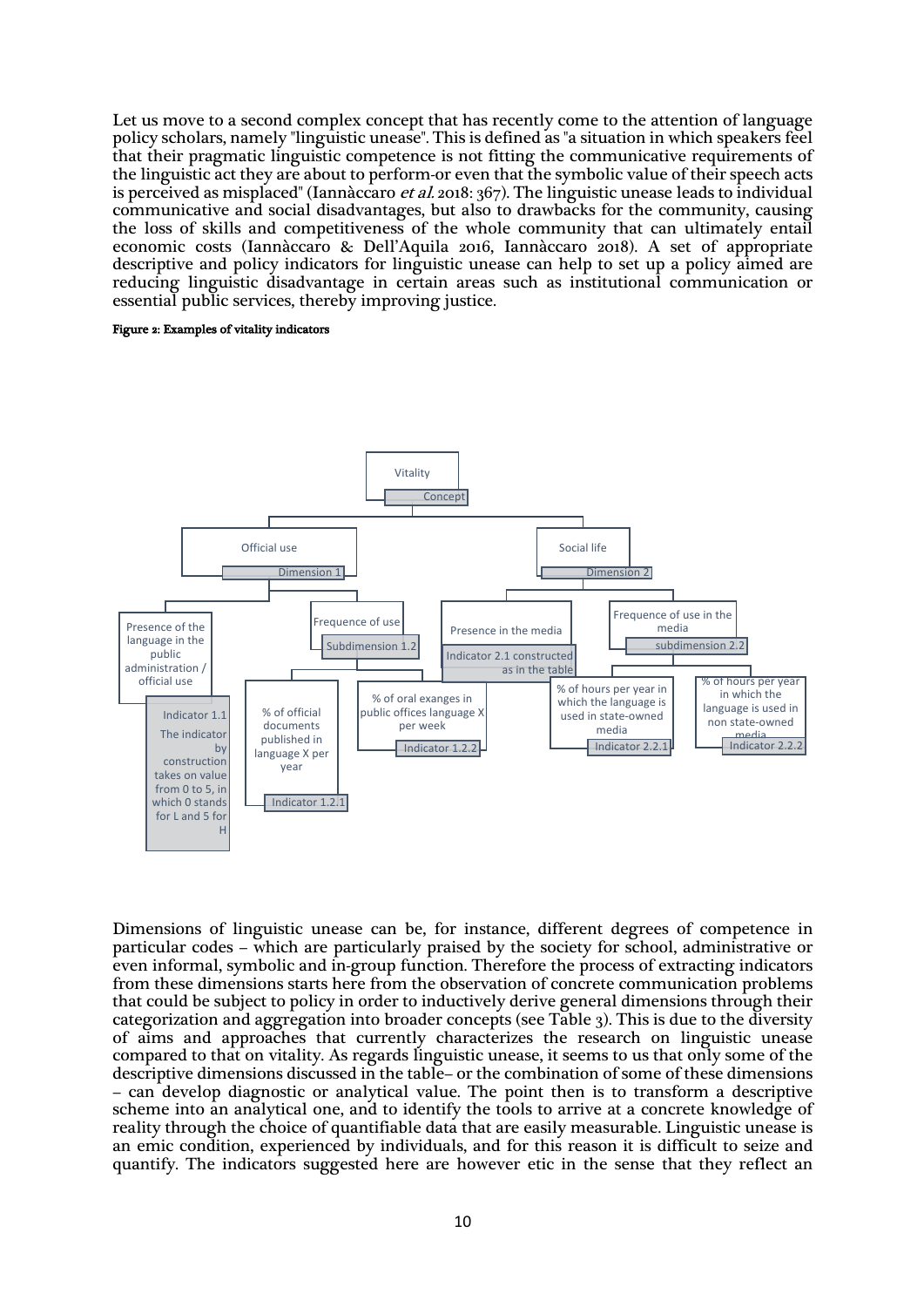external point of view and include percentage values. These indicators are very recent and still need to be tested.

#### Table 3: Linguistic unease Indicators examples

| UNEASE              | SUB-DIMENSION:         | <b>UNEASE INDICATOR</b>                                              |
|---------------------|------------------------|----------------------------------------------------------------------|
| <b>DIMENSION</b>    | INDIVIDUAL/COMMUNITY   |                                                                      |
|                     | GAP                    |                                                                      |
| 1. <b>Unease in</b> | Sub-dimension 1.1.     | Indicator 1.1.1. Ignorance of the H code(s)                          |
| relations with      | Ignorance of the high* |                                                                      |
| the public          | code(s)                | $\%$ of the population who does not understand an administrative     |
| administration      |                        | act (in any of its versions if the administration is multilingual)   |
| and with writing    |                        | Indicator 1.1.2. Effective use of H code(s)s                         |
|                     |                        |                                                                      |
|                     |                        | % of reported misunderstandings of administrative acts per           |
|                     |                        | calendar year                                                        |
|                     | Sub-dimension 1.2.     | Indicator 1.2.1. Ignorance of standard spelling                      |
|                     | Ignorance of the       |                                                                      |
|                     | standard spelling of   | $\%$ of the population not able to write in the standard language(s) |
|                     | the official codes     |                                                                      |
|                     |                        | Indicator 1.2.2. Standard spelling yield                             |
|                     |                        |                                                                      |
|                     |                        | % of written productions of the community with spelling errors       |
|                     |                        |                                                                      |
| 3. <b>Unease in</b> | Sub-dimension 3.1.     | Indicator 3.1. Deficiency in oral production                         |
| personal and        | Ignorance of low and   |                                                                      |
| informal            | informal use codes     | $\%$ of the population unable to speak the current language(s) of    |
| communication       |                        | the community (including minority languages or local dialects, if    |
|                     |                        | of widespread use)                                                   |
|                     | Sub-dimension 3.2.     | Indicator 3.2. Deficiency in oral comprehension                      |
|                     | Ignorance of in-group  |                                                                      |
|                     | codes                  | % of the population unable to understand a conversation in $L^*$ in  |
|                     |                        | informal settings such as bar/pub                                    |
|                     |                        |                                                                      |
| 4. <b>Unease in</b> | Sub-dimension 4.1.     | Indicator 4.1.1. Deficiency in understanding and performance at      |
| school and          | Poor competence in     | school                                                               |
| education           | school languages       |                                                                      |
|                     |                        | $\%$ of students who do not reach the threshold value of school      |
|                     |                        | performance set by the authority                                     |
|                     |                        |                                                                      |
|                     |                        | Indicator 4.1.2. School drop-out rates                               |
|                     |                        | % of students abandoning school by school year                       |
|                     |                        |                                                                      |
|                     |                        | Indicator 4.1.3. Class repetition rates                              |
|                     |                        |                                                                      |
|                     |                        | % of students experiencing class repetition                          |
|                     | Sub-dimension 4.2.     | Indicator 4.2. Deficiency in the international language              |
|                     | Poor competence in     |                                                                      |
|                     | the international      | average performance of students in the L2 taught at school           |
|                     | language taught at     | [attention: 'performance', rather than 'knowledge': that is the      |
|                     | school                 | compliance of students with what is required by the institution in   |
|                     |                        | that territory, rather than the theoretical knowledge of the codes]  |

\*Note: H stands for "high" (in the sense of prestigious/formal) and L for "low" (informal).

# 6. Challenges, debates and perspectives

Given the complexity and multidimensionality of sociolinguistic processes, indicators should be used carefully to avoid simplistic conclusions. For example, quantitative analyses can be enriched with qualitative analyses. Furthermore, the decision-maker must always take into account the effect of exogenous events on the effectiveness of language policy. Finally, the choice of indicators, being a choice, contains elements of arbitrariness. The choice of indicators is not neutral, as it filters information and it orients policy measures by defining outcome. This issue is nicely captured by the "Campbell law", according to which "the more any quantitative social indicator is used for social decision-making, the more subject it will be to corruption pressures and the more apt it will be to distort and corrupt the social processes it is intended to monitor" (Campbell 1979). A good example is the use in some international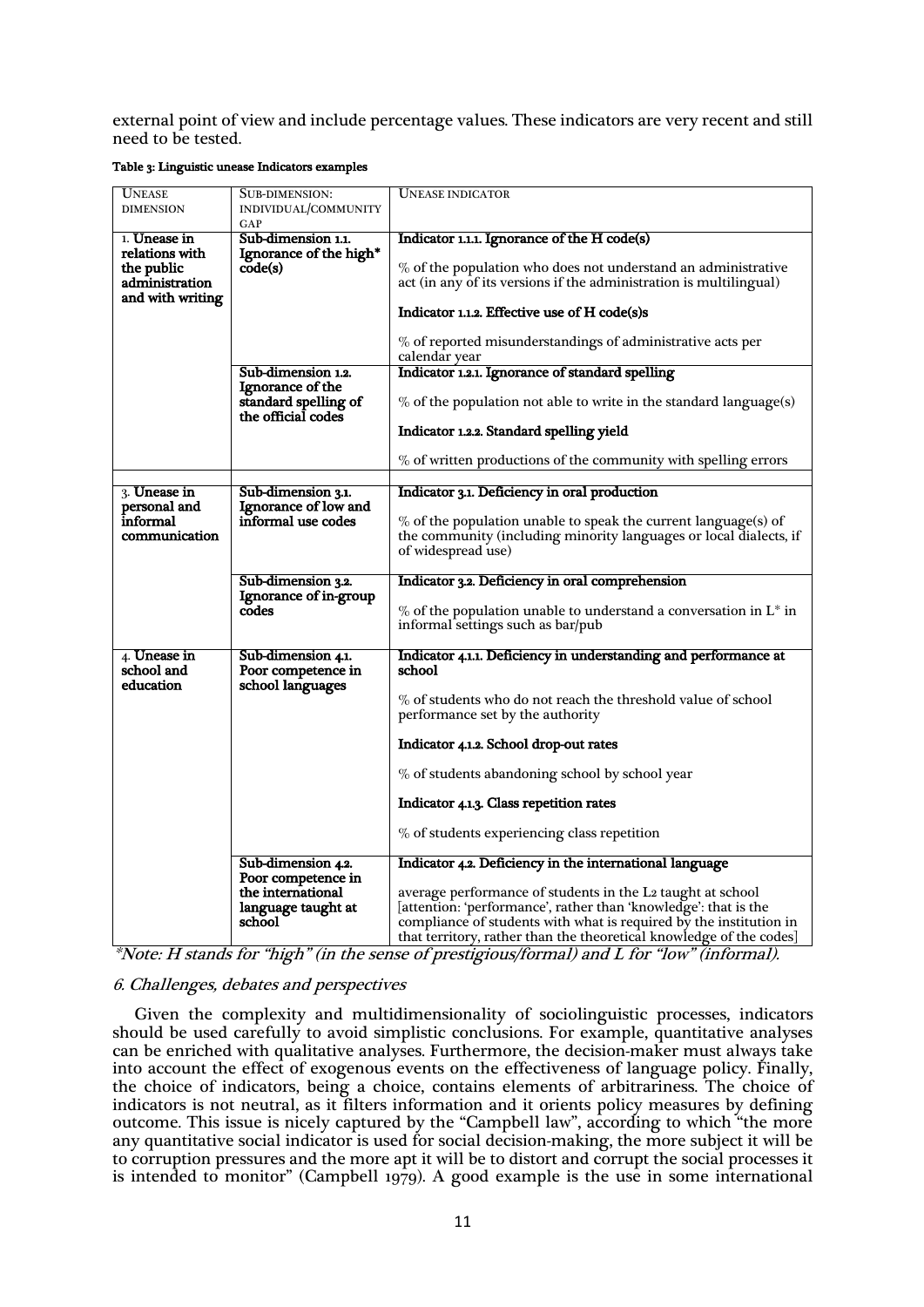university rankings of the "percentage of foreign students" as an indicator of quality of research and teaching. As soon as universities internalised this indicator in their development strategies, is became an objective to achieve by different means (e.g. subsidizing foreign students), and it ceased to be an objective measure of quality.

This notwithstanding, the use of indicators in the study of sociolinguistic phenomena and in LPP remains indispensable. It is particularly important for the indicators to have a solid theoretical basis justifying their relevance to the phenomenon studied. It is worth noting, in conclusion, that the main purpose of LPP indicators is not to "quantify" reality, but to understand in which direction the linguistic environment evolves as a result of general changes or as a result of LPP measures. Since the subject of this handbook is language policies, the approach adopted is necessarily partial, and the analysis necessarily comparative and aimed at assessing incremental changes.

#### 7. Further reading

Moretti et al. 2011) have developed a set of indicators of the linguistic vitality of Italian in that Switzerland. Grin and Gazzola (2013) develop different indicators for the evaluation of language policies in international organisations, higher education institutions, and companies. These indicators were as part of a European research project on "Language dynamics and management of diversity" (DYLAN project, 2006-2011, Framework programme 6). Ferret Baig et al. (2015) present the Sistema d'Indicadors Lingüístics (SIL) of the Catalan Regional Government's Directorate-General for Language Policy.

8. References

- Bélanger, Alain and Patrick Sabourin (2013) "De l'interprétation des indicateurs linguistiques du recensement canadien", *Cahiers québécois de démographie*, 42 (1), pp. 167-177.
- Bos, Frits (2008) "Uses of national accounts: History, international standardization and applications in the Netherlands" MPRA (Munich Personal Research Papers in Economics Archive) Paper, 9387. Munich: Munich University.
- Bourhis, Richard Y., Howard Giles, and Doreen Rosenthal (1981) "Notes on the construction of a 'subjective vitality questionnaire' for ethnolinguistic groups", Journal of Multilingual and Multicultural Development,  $2(2)$ , pp. 145-155.
- Campbell, Donald T. (1979) "Assessing the impact of planned social change", Evaluation and Program Planning, 2 (1), pp. 67-90 http://www.sciencedirect.com/science/article/pii/014971897990048X.
- Coluzzi, Paolo (2009) "Language Vitality and 'Historical Presence", in Elnazarov, Hakim and Nicholas Ostler (eds.) Endangered Languages and History (proceedings of the thirteenth FEL Conference, 24-26 September 2009, Khorog, Tajikistan), pp. 148-152. Bath: Foundation for Endangered Languages.
- Dyen, Isidore, Joseph B. Kruskal, and Paul Black (1992) "An Indoeuropean Classification: A Lexicostatistical Experiment", Transactions of the American Philosophical Society, 82 (5), pp. iii-132 http://www.jstor.org/stable/1006517.
- European Commission (1999) Selection and use of indicators for monitoring and evaluation, MEANS Collection — Evaluation of Socio-economic Programmes (vol. vol. 2). Luxembourg: Office for Official Publications of the European Communities.
- European Commission (2008) EVALSED: The resource for the evaluation of socio-economic development. Luxembourg: Office for Official Publications of the European Communities.
- Extra, Guus and Kutlay Yağmur (2012) "Towards a European index of multilingual policies and practices", RECODE Working Paper Series, (8).
- Ferret Baig, Anton, Joan Solé Camardons, and Anna Torrijos López (2015) "La renovació del Sistema d'Indicadors Lingüístics de la Direcció General de Política Lingüística", Llengua i Ús. Revista Tècnica de Política Lingüística, (57), pp. 4-13.

Ferriss, Abbott L. (1988) "The uses of social indicators", Social Forces, (66), pp. 601-617.

Fishman, Joshua A. (1991) Reversing language shift. Clevedon: Multilingual Matters.

Gazzola, Michele (2014) The evaluation of language regimes. Theory and application to multilingual patent organisations. Amsterdam: John Benjamins.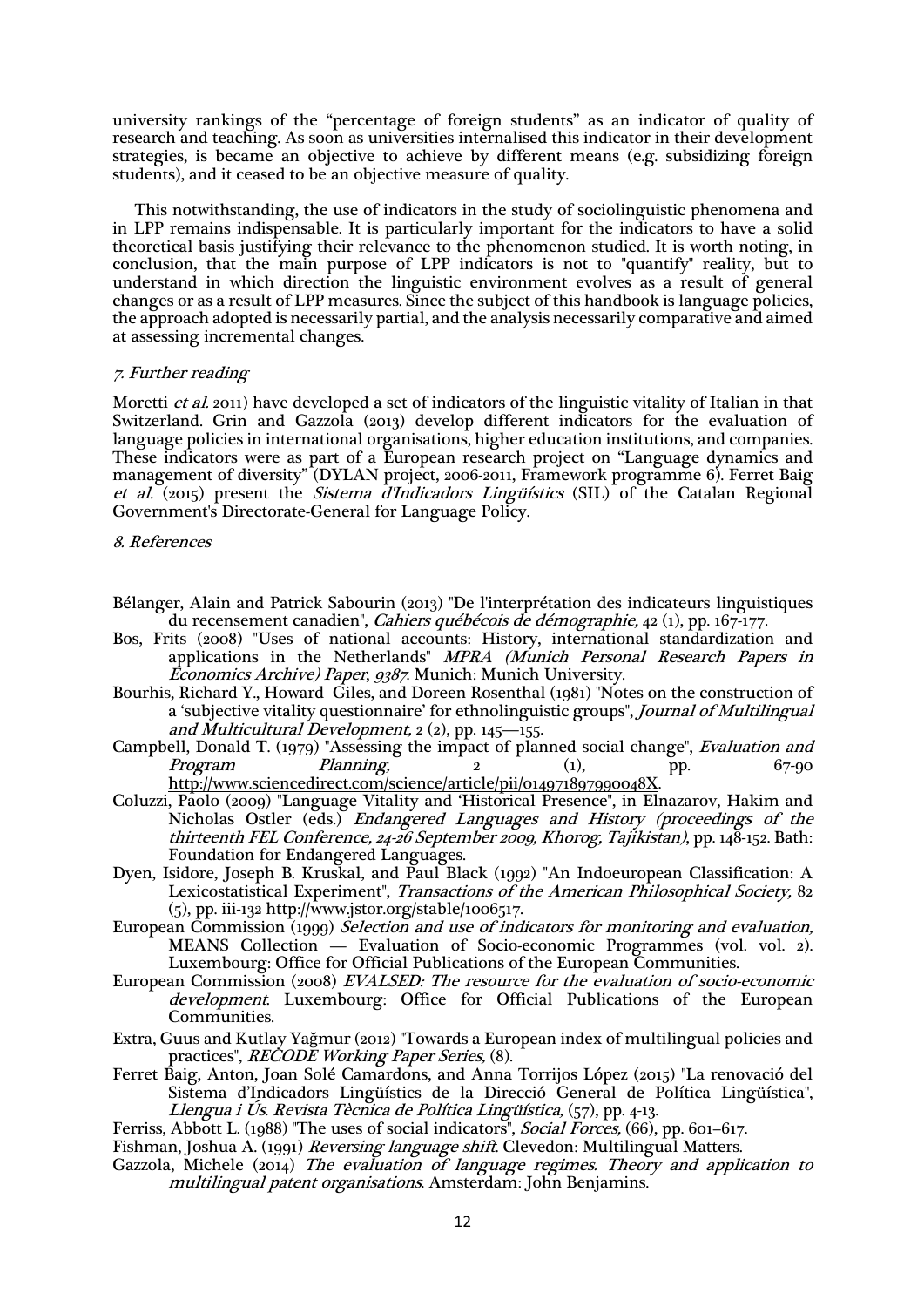Gazzola, Michele (2016) "Multilingual communication for whom? Language policy and fairness in the European Union", *European Union Politics*,  $17(4)$ , pp.  $546-569$ .

- Gazzola, Michele and François Grin (2017) "Comparative language policy and evaluation: Concepts, indicators and implications for translation policy", in Meylaerts, Reine and Gabriel González Nuñez (eds.) Translation and Public Policy: Interdisciplinary Perspectives and Case Studies, pp. 83-112. London: Routledge.
- Gazzola, Michele, Torsten Templin, and Lisa McEntee-Atalianis (2020) "Measuring Diversity in Multilingual Communication", *Social Indicators Research*, 147 (2), pp. 545–566.
- Gazzola, Michele, Bengt-Arne Wickström, and Mark Fettes (2020) Towards an Index of Linguistic Justice, Working Paper of the Research Group "Economics and Language" - N. 20-1. Belfast: Ulster University.
- Ginsburgh, Victor and Shlomo Weber (2005) "Language disenfranchisement in the European Union", *Journal of Common Market Studies*,  $43(2)$ , pp. 273-286.
- Ginsburgh, Victor and Shlomo Weber (2016) "Linguistic distances and ethnolinguistic fractionalization and disenfranchisement indices", in Ginsburgh, Victor and Shlomo Weber (eds.) The Palgrave Handbook of Economics and Language, pp. 137-174. Basingstoke: Palgrave.
- Gobbo, Federico (2018) "How to measure linguistic justice? Theoretical considerations and the South Tyrol case study of the Calvet Language Barometer", in Kraus, Peter A. and François Grin (eds.) The Politics of Multilingualism. Europeanisation, globalisation and linguistic governance, pp. 145-166. Amsterdam: John Benjamins.
- Gobierno Vasco (2018) Agenda Estratégica del Euskera 2017-2020. Vitoria-Gasteiz: Departamento de Cultura y Política Lingüística, Gobierno Vasco.
- Grin, François and Michele Gazzola (2013) "Assessing efficiency and fairness in multilingual communication: theory and application through indicators", in Berthoud, Anne-Claude, François Grin, and Georges Lüdi (eds.) Exploring the Dynamics of Multilingualism: The DYLAN project, pp. 365-386. Amsterdam: John Benjamins.
- Grin, François and François Vaillancourt (1997) "The economics of multilingualism: Overview and analytical framework", Annual Review of Applied Linguistics, 17, pp. 43-65.
- Grin, François and François Vaillancourt (1999) The cost-effectiveness evaluation of minority language policies: Case studies on Wales, Ireland and the Basque Country, ECMI Monograph n. 2. Flensburg: European Centre for Minority Issues.
- Hagerty, Michael R. and Kenneth C. Land (2012) "Issues in composite index construction: The measurement of overall quality of life", in Land, Kenneth C., Alex C. Michalos, and M. Joseph Sirgy (eds.) Handbook of Social Indicators and Quality of Life Research, pp. 181-200. Dordrecht: Springer.
- Iannàccaro, Gabriele (2018) "Verso un'individuazione del 'disagio linguistico'", Atti del Sodalizio Glottologico Milanese, 13, pp. 77-101.
- Iannàccaro, Gabriele and Vittorio Dell'Aquila (2011) "Numeri soggettivi. Spunti sulla vitalità linguistica da inchieste e trattamenti quantitativi", in Moretti, Bruno, Elena Maria Pandolfi, and Matteo Casoni (eds.) Vitalità di una lingua minoritaria. Aspetti e proposte metodologiche/ Vitality of a minority language. Aspects and methodological issues, pp. 151-192. Bellinzona: Osservatorio Linguistico della Svizzera Italiana.
- Iannàccaro, Gabriele and Vittorio Dell'Aquila (2016) "On linguistic abilities, multilingualism, and linguistic justice", Acta Univ. Sapientiae, European and Regional Studies, 9, pp. 49– 54.
- Iannàccaro, Gabriele, Federico Gobbo, and Vittorio Dell'Aquila (2018) "The assessment of sociolinguistic justice: Parameters and models of analysis", in Gazzola, Michele, Torsten Templin, and Bengt-Arne Wickström (eds.) Language Policy and Linguistic Justice: Economic, Philosophical and Sociolinguistic Approaches Berlin: Springer.
- Land, Kenneth C. (2014a) "Composite index contruction", in Michalos, Alex C. (ed.) Encyclopedia of Quality of Life and Well-Being Research, pp. 1152-1156. Dordrecht: Springer.
- Land, Kenneth C. (2014b) "History of social indicators and its evolution", in Michalos, Alex C. (ed.) Encyclopedia of Quality of Life and Well-Being Research, pp. 2875-2882. Dordrecht: Springer.
- Land, Kenneth C. (2014c) "Weighting schemes", in Michalos, Alex C. (ed.) *Encyclopedia of* Quality of Life and Well-Being Research, pp. 7028-7029. Dordrecht: Springer.
- Land, Kenneth C., Alex C. Michalos, and M. Joseph Sirgy (eds.) (2012a) *Handbook of Social* Indicators and Quality of Life Research. Dordrecht: Springer.